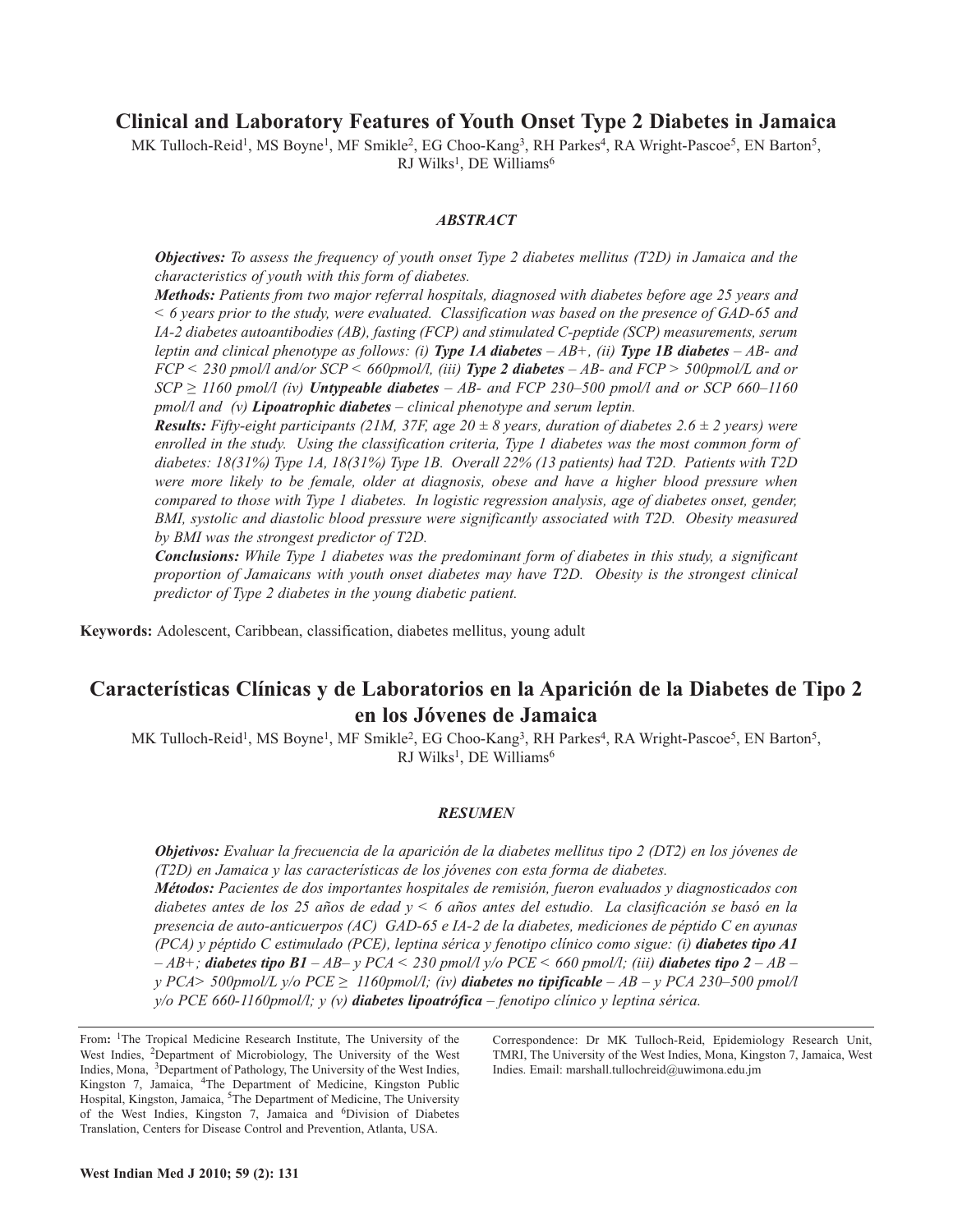**Resultados:** Cincuenta y ocho participantes (21 V, 37 H,  $20 \pm 8$  años de edad, duración de la diabetes *2.6 ± 2 años) fueron enrolados en el estudio. Usando los criterios criterio de clasificación, la diabetes* de tipo 1 fue la forma más común de diabetes: 18 (31%) tipo A1; 18 (31%) Tipo B1. En conjunto 22% *(13 pacientes) tenían DT2. Los pacientes con DT2 presentaban una mayor probabilidad de ser mujeres, tener más edad a la hora del diagnóstico, ser obesos y tener una tensión arterial más alta en comparación con los que presentaban diabetes tipo 1. En el análisis de regresión logística, la edad de la aparición de la diabetes, el género, el IMC, la tensión arterial diastólica y sistólica estaban significativamente asociados con la DT2. La obesidad medida por el IMC fue el predictor más fuerte de la DT2.*

*Conclusiones: Aunque la diabetes tipo 1 fue la forma predominante de diabetes en este estudio, un número significativo de jamaicanos en los que la diabetes aparece en edad juvenil, pueden tener DT2.* La obesidad es el predictor clínico más fuerte de la diabetes tipo 2 en el paciente diabético joven.

**Palabras claves:** Adolescente, Caribe, clasificación, diabetes mellitus, adulto joven

#### **West Indian Med J 2010; 59 (2): 132**

### **INTRODUCTION**

Type 1 diabetes mellitus is the predominant form of youth onset diabetes, accounting for most cases of the disease with an onset before 20 years old (1). However, changing diets and low physical activity levels have resulted in increasing rates of obesity in youth and consequently Type 2 diabetes, once considered a disease of middle and old age, is now occurring more frequently in the young (1, 2).

The occurrence of youth onset Type 2 diabetes mellitus was first reported over 30 years ago among the Pima Indians, a population with one of the world's highest incidence of Type 2 diabetes (3). In this population, the emergence and increasing prevalence of youth onset Type 2 diabetes has been linked to an increase in weight and the number of pregnancies complicated by diabetes (4). Since these initial descriptions of youth onset Type 2 diabetes, the disease has been reported in other populations with a much lower population prevalence of diabetes (2, 5–7)

In the United States of America (USA) and Canada, Type 2 diabetes occurs more frequently in minority populations: Native Americans/First Nation People, African-Americans and Hispanic Americans. In the United Kingdom, Type 2 diabetes was more common in South Asian compared to the Caucasian patients (8–10). From case series, youth onset Type 2 diabetes tends to be diagnosed during adolescence, typically between 12 and 16 years old, and more often in female adolescents.

There appears to be an over-representation of minority groups among those with Type 2 diabetes in industrialized nations. There are few estimates of the prevalence or incidence of Type 2 diabetes in the youth of the source populations for these minorities and in some cases the descriptive epidemiology of youth onset diabetes might be quite different from what is typically described. For instance, in Japan and Taiwan, the prevalence of Type 2 diabetes in youth is higher than the prevalence of Type 1 diabetes (2).

The prevalence of diabetes in Jamaican adults is estimated to be between 13 and 18% with a female predominance of the disease (11, 12). In a study of Jamaican adolescents 11–12 years old, the prevalence of overweight or obesity (Body Mass Index [BMI] > 85<sup>th</sup> percentile) was 19.3% (13). The 2000 Ministry of Health Lifestyle Survey found that approximately 16% of youth 15–24 years old were overweight and 9% were obese putting them at increased risk for developing Type 2 diabetes. While no national data on the prevalence of gestational diabetes in Jamaica are available, in a study of women in the University Hospital of the West Indies Antenatal Clinic, the prevalence of gestational diabetes was 12.5% in those with a family history of early onset diabetes and 1.5% in those who had no family history of this disease (14).

The aim of this study was to determine whether a significant proportion of patients with recently diagnosed youth onset diabetes had Type 2 diabetes, to assess how well physicians were able to identify patients with youth onset Type 2 diabetes and to examine the clinical characteristics of these patients that might allow the practitioner to identify cases of the disease.

## **SUBJECTS AND METHODS**

The study was conducted in Jamaica, a multi-ethnic, predominantly black, middle income developing country in the Caribbean. A list of hospital admissions and clinic records for diabetes at the island's two largest referral hospitals over a 5-year period 1999–2004 was obtained. Patients diagnosed with diabetes mellitus after January 1, 1998, 25 years old or younger at the time of diagnosis and living in the Southeast region of the island, where approximately 50% of the island's population reside (within two hours commute of the Tropical Medicine Research Institute) were invited to participate in this study. Additional patients who met the inclusion criteria were referred at the time of diagnosis or admission to hospital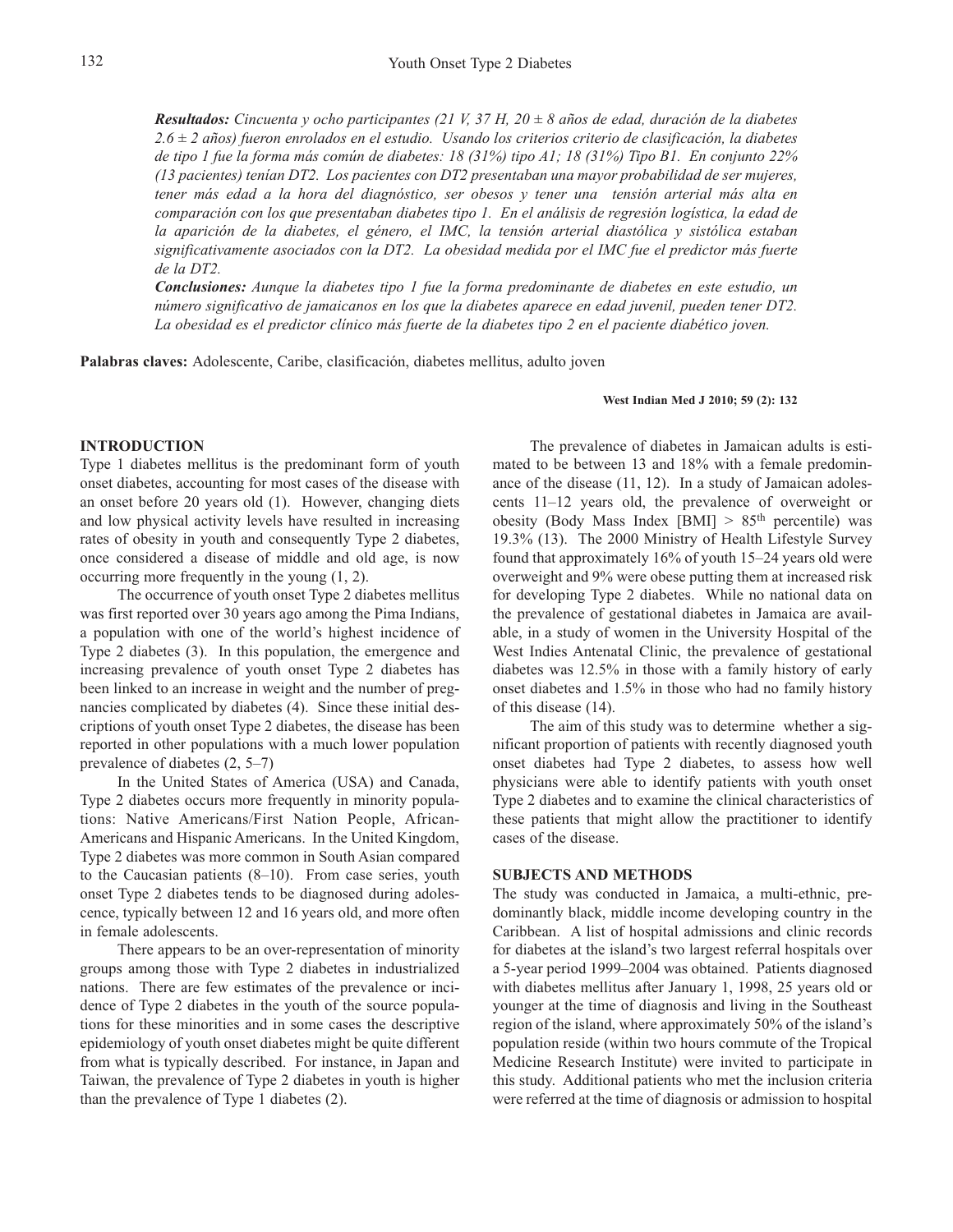while the study was being conducted (September 2004 to May 2006). Patients with gestational diabetes (diabetes that resolved after pregnancy) who were pregnant or less than 10 years old at the time the study (as they were unlikely to have Type 2 diabetes) were excluded. The study was approved by The University of the West Indies and the Kingston Public Hospital Ethics Committees and informed consent was obtained from each participant prior to enrolment.

## *Medical History*

Each study participant was invited to attend a research clinic at the Tropical Medicine Research Institute. During the visit, the participants (and, for participants less than 12 years old, their parents/guardians) completed an interviewer administered questionnaire to determine details about their history such as symptoms of diabetes at diagnosis, hospitalizations, diabetes related complications, medications, co-morbid illnesses, social habits and family medical history.

Hospital records were also requested for each participant and data abstracted by one investigator (MTR) on the symptoms and laboratory results at presentation, co-morbid illnesses and the treatment administered.

#### *Anthropometric Measurements*

Height, weight and waist circumference were measured using a standardized protocol by trained investigators. Height was measured to the nearest centimetre using a portable stadiometer and weight was measured to the nearest 0.1 kg with an electronic digital scale. The body mass index was calculated as the weight in kilograms divided by the square of the height in metres. Participants under 18 years old were classified according to their age and gender specific BMI percentiles using the CDC growth standards  $(15)$ . Those in the 85–94<sup>th</sup> percentile were classified as overweight while those in the 95th and higher centiles were considered obese (16). Participants over 18 years old with a BMI between 25 and 29.8  $kg/m<sup>2</sup>$  were classified as overweight and those with a BMI  $> 30\text{kg/m}^2$  were obese (17). Waist circumference was measured midway between the anterior-superior iliac spine and the lowest rib. Sitting blood pressure was measured with a mercury sphygmomanometer to the nearest 2 mm Hg using the first (systolic) and fifth (diastolic) Korotkoff phases (18). Three measurements were taken at one-minute intervals after the participant had been seated for five minutes. The mean of the last two readings was used for the analysis. A focussed physical examination was performed by one investigator (MTR) on all the patients.

## *Laboratory Measurements*

After verifying an overnight fast of at least 8 hours and determining the time of the last insulin dose, a fasting blood sample was obtained. A C-peptide stimulation test was performed using Boost (7 mls/kg up to maximum of 400 mls) given at 0 minutes. Blood samples for glucose and C-peptide were collected from an indwelling catheter every 30 minutes for two hours. Samples were stored in ice where appropriate and all specimens were processed at the Institute's laboratory within four hours of collection and stored at -70°C. Specimens that were sent to an overseas laboratory were shipped by courier using a cold pack.

Serum glucose was measured using a glucose oxidase enzymatic method. Serum C-peptide concentration was measured using commercially prepared reagents with a lower detection limit of 165 pmol/L (IMMULITE Diagnostic Products Cooperation, Los Angeles, CA). Glutamic acid decarboxylase (GAD65) and tyrosine phosphate IA-2 autoantibodies were measured at Northwest Lipid Laboratory (University of Washington, Seattle, WA) using a radioligant binding assay (19). Patients with a GAD65 Index  $> 0.085$  or an IA-2 Index  $> 0.017$  were considered diabetes antibody positive. Serum leptin levels were determined by immunoassays with the use of a commercial kit (Linco Research, St Charles, MO).

#### *Diabetes Classification*

Subjects were classified into five groups by two endocrinologists (MTR and MSB) using the following criteria:

- (i) Type 1A diabetes GAD65 or IA-2 positive
- (ii) Type 1B diabetes GAD65 and IA-2 negative and fasting C-peptide < 230 pmol/L and/or stimulated  $C$ -peptide  $\leq 660$  pmol/L
- (iii) Type 2 diabetes GAD65 and IA-2 negative and fasting C-peptide > 500 pmol/L and or stimulated C-peptide ≥1160 pmol/L
- (iv) Lipoatrophic diabetes (a rare form of diabetes associated with loss of subcutaneous fat and severe insulin resistance) – distribution of subcutaneous fat with or without a low serum leptin  $(< 5$  ng/ml)
- (v) Untypeable diabetes GAD65 and IA-2 negative with fasting C-peptide between 230–500 pmol/L and/or stimulated C-peptide 660–1160 pmol/L

## **Statistical Methods**

For continuous variables, comparisons were made between patients according to diabetes type using the Wilcoxon Rank Sum Test and the Kruskal Wallis Test while comparisons between dichotomous variables were made using the Fisher's Exact Test. Multivariable logistic regression was used to assess the association between clinical characteristics and the likelihood of youth onset Type 2 diabetes. The kappa statistic was used to assess agreement between physician and investigator assigned diabetes classification. Results were considered significant if  $p < 0.05$ . Analysis was performed using Stata 8.0 (Stata Corporation, College Station, TX).

## **RESULTS**

Of the 65 patients identified, two refused to participate in the study, two could not be located, two had died and one, on repeat testing was not found to have diabetes. The charac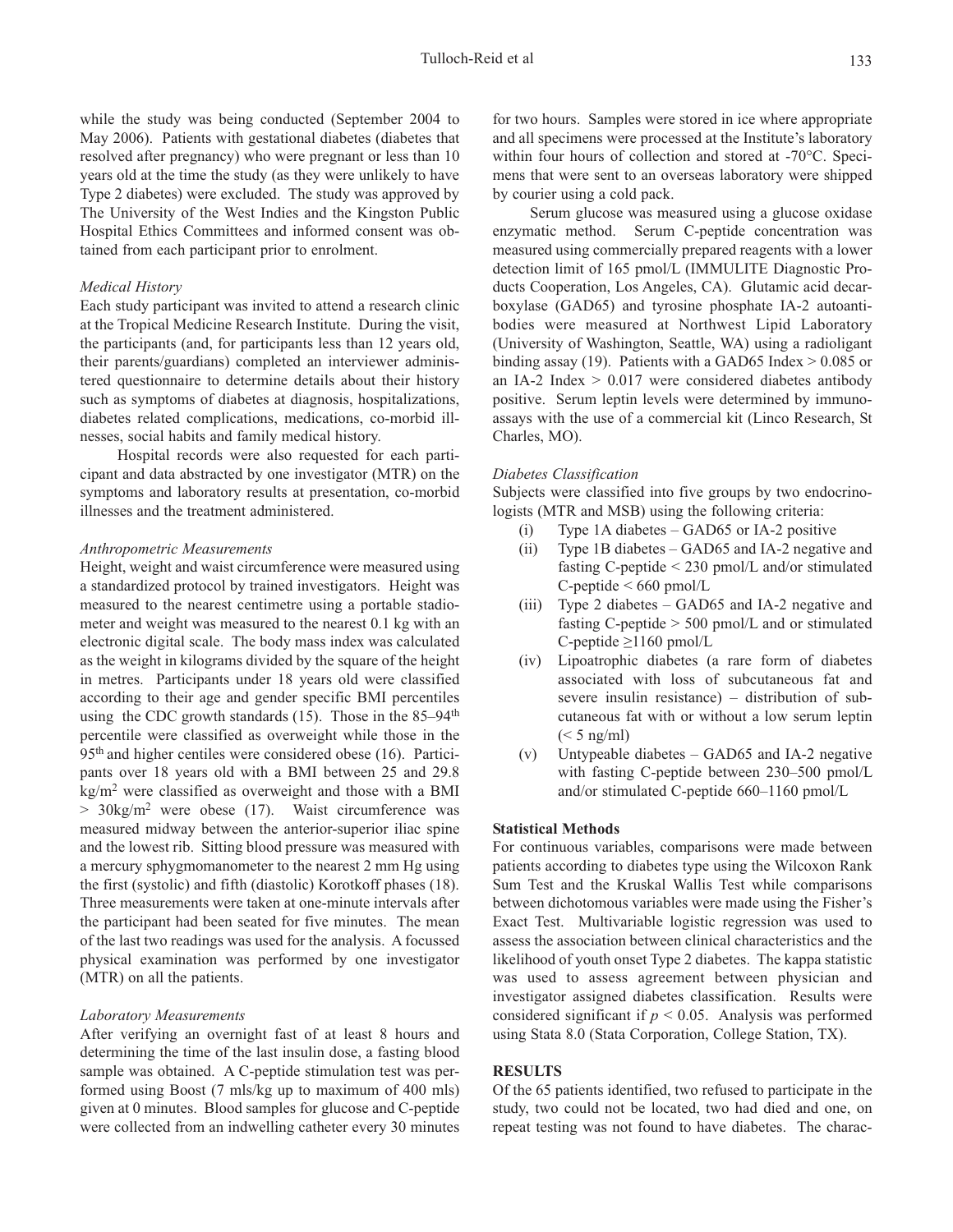teristics of the study participants according to diabetes type are presented in Table 1. Twenty-two per cent (13/58) of the  $(p \leq 0.01)$  and diastolic blood pressures  $(p = 0.02)$ . *Acanthosis nigricans* was a common examination finding in

| <b>Characteristics</b> (Mean $\pm$ SD)                                                | Type 1A        | Type 1B        | Type 2         |                      | Lipoatrophic   |
|---------------------------------------------------------------------------------------|----------------|----------------|----------------|----------------------|----------------|
|                                                                                       | $(n = 18)$     | $(n = 18)$     | $(n = 13)$     | Untyped<br>$(n = 6)$ | $(n = 3)$      |
| Age (years)                                                                           | $18 \pm 5$     | $19 \pm 5$     | $20 \pm 5$     | $23 \pm 4$           | $15 \pm 2$     |
| Onset age (years)                                                                     | $16 \pm 5$     | $15 \pm 5$     | $19 \pm 5$     | $20 \pm 3$           | $13 \pm 2$     |
| Male                                                                                  | 7              | 8              | $\overline{2}$ | $\overline{2}$       | $\theta$       |
| <b>Black ancestry</b>                                                                 | 18             | 15             | 13             | 6                    | 3              |
| Diabetes duration (years)                                                             | $2 \pm 1$      | $4 \pm 2$      | $2 \pm 2$      | $4 \pm 2$            | $2 \pm 2$      |
| Waist circumference (cm)                                                              | $75 \pm 12$    | $74 \pm 9$     | $104 \pm 17$   | $89 \pm 11$          | $71 \pm 5$     |
| Body mass index (BMI) $(kg/m2)$                                                       | $22.1 \pm 5.1$ | $22.3 \pm 3.5$ | $36.0 \pm 8.6$ | $27.9 \pm 7.0$       | $19.7 \pm 2.5$ |
| Overweight (BMI 25-29 kg/m <sup>2</sup> or<br>$85th - 94th$ CDC BMI centile if < 18)  | 3              | 5              | $\overline{2}$ | $\mathbf{1}$         | $\mathbf{0}$   |
| Obese (BMI > $30 \text{kg/m}^2$ or > $95^{\text{th}}$ CDC<br>BMI centile if under 18) | $\mathfrak{2}$ | 1              | 9              | $\overline{2}$       | $\mathbf{0}$   |
| Systolic blood pressure (mm Hg)                                                       | $108 \pm 8$    | $103 \pm 8$    | $114 \pm 12$   | $114 \pm 17$         | $120 \pm 5$    |
| Diastolic blood pressure (mm Hg)                                                      | $63 \pm 19$    | $60 \pm 13$    | $72 \pm 19$    | $64 \pm 14$          | $69 \pm 5$     |
| Hirsutism in female patients                                                          | $\mathbf{0}$   | 1              | 1              | 1                    | $\theta$       |
| Acanthosis nigricans                                                                  | 2              | 3              | 7              | 1                    | $\overline{2}$ |

Table. 1: The clinical characteristics of 58 Jamaican patients with youth onset diabetes, according to diabetes type

participants evaluated were classified as having Type 2 diabetes. Type 1 diabetes was the most common form of diabetes in the sample (62%). Lipoatrophic diabetes was found in three female participants and six patients remained unclassified at the end of the study.

Sixteen per cent of the patients studied under 18-years old had Type 2 diabetes, while 30% (8/27) of those over 18 years old had the disease  $(p = 0.18)$ . Approximately half of the subjects with Type 2 diabetes had the disease onset before age 18 years (mean age of onset  $19 \pm 5$  years). The youngest patient was 13 years old at diagnosis. The majority of the participants classified as having Type 2 diabetes were female (12F, 1M) compared to those with Type 1 diabetes (21F, 15M).

As there were few subjects in the other diabetes groups (lipoatrophic and unclassified) further analysis was restricted to the participants classified as having Type 1 (Type 1A and 1B combined) and Type 2 diabetes. Participants with Type 2 diabetes were more likely to be female  $(p = 0.01)$  and diagnosed at an older age compared to those with Type 1 diabetes (19  $\pm$  5 *vs* 15  $\pm$  5 years; *p* = 0.01). The prevalence of diabetes in the parents or siblings of participants with Type 1 and Type 2 diabetes was not different. Participants with both these forms of diabetes were equally likely to have been admitted to hospital at diagnosis and treated for diabetic ketoacidosis. Participants with Type 2 diabetes reported more treatment with oral agents for diabetes (Table 2).

Participants with Type 2 diabetes had a higher waist circumference  $(p < 0.01)$ , BMI  $(p < 0.01)$  and mean systolic

the patients with Type 2 diabetes  $(p = 0.02)$ . Female participants with Type 2 diabetes were equally likely to have hirsutism compared with those with Type 1 diabetes.

Table 3 presents logistic regression models used to examine factors that might help to differentiate Type 1 from Type 2 diabetes in youth. An older age of onset of diabetes, being female, and higher BMI, systolic and diastolic blood pressure readings were significantly associated with Type 2 diabetes. After adjustment for BMI, none of the other factors remained significantly associated with the presence of Type 2 diabetes suggesting that this was the most important predictor of this type of diabetes (Table 3).

Finally, we compared physician diabetes classification from patient records with that obtained from our laboratory testing (Table 4). Almost a third of patients (21/58) had no diabetes type stated in their medical records. Of those with investigator defined Type 1 diabetes a little over half (20/36) were classified as having Type 1 diabetes by physicians while over one third of the patients with investigator determined Type 2 diabetes (5/13) were similarly classified by their physicians. Four of the 36 patients with Type 1 diabetes were thought to have Type 2 diabetes by their clinicians and for a large proportion of these patients no attempts were made to determine their diabetes phenotype. The kappa statistic, comparing classification using both methods, was 0.26 when the entire sample was assessed but improved to 0.51 when those who had no diabetes classification type from their physicians were excluded.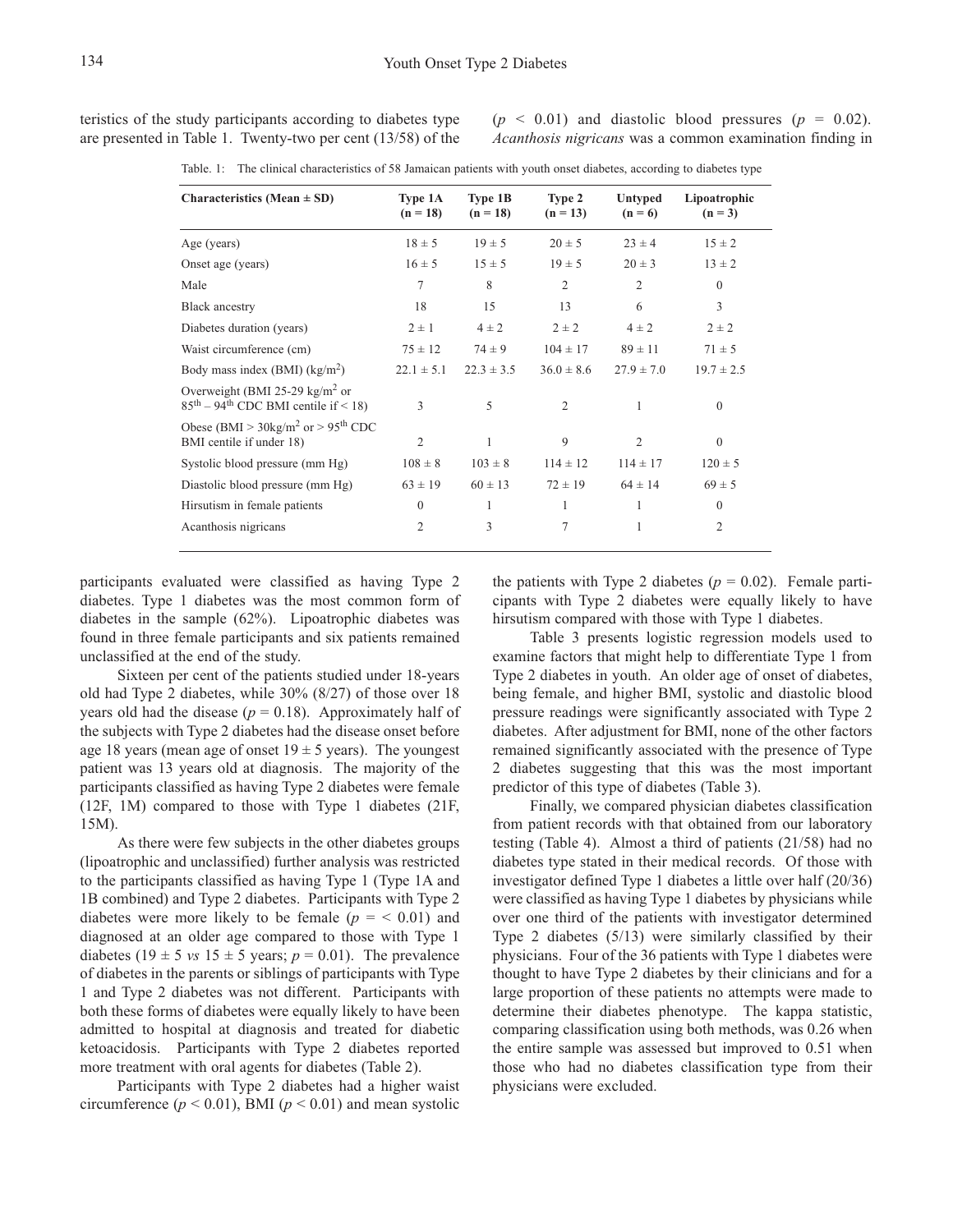|                                                           | Type 1A<br>$(n = 18)$ | Type 1B<br>$(n = 18)$ | Type 2<br>$(n = 13)$ | Untyped<br>$(n = 6)$ | Lipoatrophic<br>$(n = 3)$ |
|-----------------------------------------------------------|-----------------------|-----------------------|----------------------|----------------------|---------------------------|
| Admitted at diagnosis<br>(Self Reported)                  | 14                    | 13                    | 9                    | $\overline{4}$       | $\overline{2}$            |
| Ketoacidosis at diagnosis<br>(number of charts reviewed)* | 3(13)                 | 2(11)                 | 4(10)                | 2(4)                 | 1(2)                      |
| Insulin treatment at diagnosis<br>(Self Reported)         | 18                    | 18                    | 10                   | $\overline{4}$       | 2                         |
| <b>Current Medications</b>                                |                       |                       |                      |                      |                           |
| Oral agents only                                          | $\theta$              | 1                     | 5                    | $\mathbf{0}$         | $\theta$                  |
| Insulin only                                              | 15                    | 15                    | 5                    | 5                    |                           |
| Insulin and oral agents                                   | 3                     | $\overline{2}$        | 3                    | 1                    | 2                         |
| <b>Diabetes Family History</b>                            |                       |                       |                      |                      |                           |
| Any parent                                                | 4                     | 7                     | $\overline{4}$       | 1                    | 2                         |
| Any sibling                                               | $\theta$              | 5                     | $\overline{2}$       | $\overline{c}$       | $\theta$                  |

Table. 2: Frequency of important aspects of the medical and family history of 58 Jamaican patients with youth onset diabetes, according to diabetes type

\* based on review of diagnosis information in patient records - 13 with type1A, 11 with type 1B, 10 **with type 2, 4 with untyped diabetes and 2 with lipoatrophic diabetes**

Table. 3: Odds Ratios (95%CI) from logistic Regression Models of clinical characteristics that distinguish type 1 from type 2 diabetes in 58 Jamaican patients with youth onset diabetes

|         | <b>Body Mass</b><br>Index<br>(per 5 $\text{kg/m}^2$ ) | Age of<br>diagnosis<br>(per year) | Gender<br>(being female) | <b>Systolic Blood</b><br><b>Pressure</b><br>(per 5mmHg) | <b>Diastolic Blood</b><br><b>Pressure</b><br>(per 5mmHg) |
|---------|-------------------------------------------------------|-----------------------------------|--------------------------|---------------------------------------------------------|----------------------------------------------------------|
| Model 1 | $4.7(1.9, 11.6)^*$                                    |                                   |                          |                                                         |                                                          |
| Model 2 |                                                       | $1.2(1.0-1.3)$ †                  |                          |                                                         |                                                          |
| Model 3 |                                                       |                                   | $13.1(1.4, 102.2)$ †     |                                                         |                                                          |
| Model 4 |                                                       |                                   |                          | $1.8(1.1, 2.8)^*$                                       |                                                          |
| Model 5 |                                                       |                                   |                          |                                                         | $1.3(1.0, 1.5)$ †                                        |
| Model 6 | $4.4(1.9,10.9)^*$                                     | 1.0(0.8, 1.3)                     |                          |                                                         |                                                          |
| Model 7 | $4.3(1.7,10.9)$ <sup>*</sup>                          |                                   | 5.1(0.4, 67.8)           |                                                         |                                                          |
| Model 8 | $4.2$ (1.7, 10.4)*                                    |                                   |                          | 1.3(0.6, 2.6)                                           |                                                          |
| Model 9 | $5.9(2.0, 17.5)^*$                                    |                                   |                          |                                                         | 1.5(0.9, 2.4)                                            |

\* – *P* < 0.01, † – *P* < 0.05

Table. 4: The frequency of agreement of Physician Classified with the Investigator Derived Diabetes Classification

| <b>Investigator Classification</b> |        |        |       |          |       |
|------------------------------------|--------|--------|-------|----------|-------|
| Physician<br><b>Classification</b> | Type 1 | Type 2 | Other | Untyped  | Total |
| Type 1                             | 20     | 0      | 0     |          | 21    |
| Type 2                             | 4      | 5      |       | 2        | 12    |
| Other                              |        | 0      | 2     | $\theta$ | 3     |
| Untyped                            |        | 0      | 0     | $\theta$ |       |
| Not stated                         | 10     | 8      | 0     | 3        | 21    |
| <b>Total</b>                       | 36     | 13     | 3     | 6        | 58    |

Kappa for agreement  $= 0.21$ 

## **DISCUSSION**

While Type 1 diabetes was the most common form of diabetes in this study, 22% of the participants studied had Type 2 diabetes. The likelihood of Type 2 diabetes increased with age at diagnosis and was more common in the female patients. There were no significant differences in the clinical presentation of patients with Type 1 and Type 2 diabetes at the time of initial hospitalization for this disease or how they were initially treated at diagnosis. Obesity appeared to be the most important factor associated with youth onset Type 2 diabetes.

It is important for clinicians to be able to distinguish between Type 1 and Type 2 diabetes as there are differences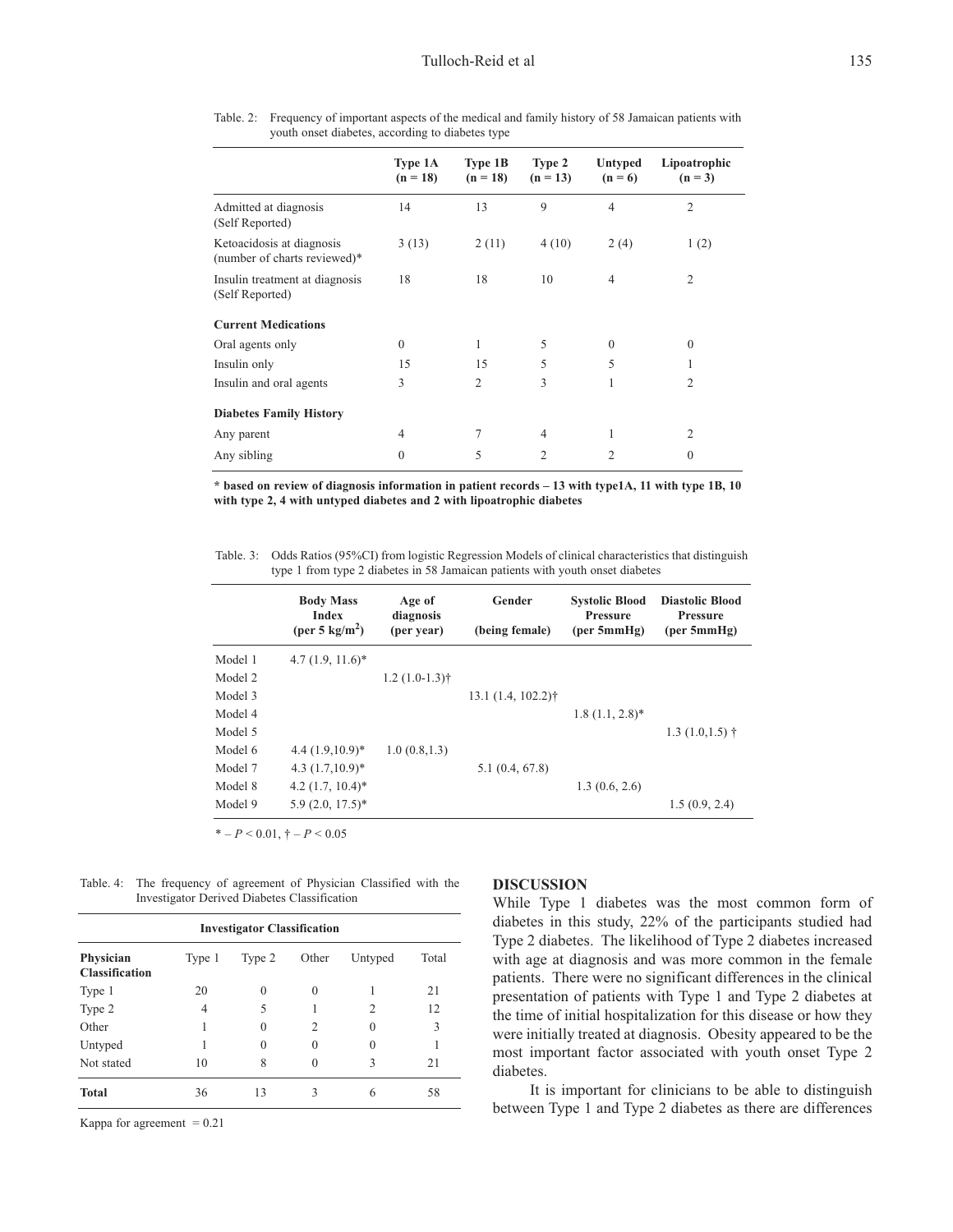in treatment. Patients with Type 1 diabetes develop ketoacidosis if insulin is withheld while those with Type 2 diabetes may be treated with oral agents only and have a lower risk of ketoacidosis. In addition Type 2 diabetes is usually associated with insulin resistance and treatments directed at reducing insulin resistance, such as weight loss and increased physical activity, are a critical aspect of the management of these patients. Additionally, oral therapy instead of insulin for diabetes management may be more acceptable to some patients.

The difficulty distinguishing between patients with the two most common forms of diabetes clinically has been demonstrated in this and other studies (20). While obesity was more common in those with Type 2 diabetes it was also present in some of the patients with Type 1 diabetes. Similarly *acanthosis nigricans* a marker of insulin resistance was sometimes present in those with Type 1 diabetes. Family history of diabetes in a first degree relative was also not a useful factor in distinguishing between the different forms of diabetes. Clinicians did a poor job in determining diabetes type when all the patients studied were considered (Kappa = 0.26) with a little over a half of those with investigator determined Type 1 diabetes and a third of patients with investigator determined Type 2 diabetes being classified similarly by their doctors based on the clinical information available. In a substantial number of the patient records (21/58) no attempts at patient classification of diabetes had been made.

Laboratory testing can assist tremendously in the classification process. While not 100% specific, the presence of diabetes autoantibodies is generally considered to confirm the presence of Type 1 diabetes (20). However in non-Caucasian patients there is a higher prevalence of nonautoimmune/autoantibody negative Type 1 diabetes (21). In this study only half of the patients with Type 1 diabetes had at least one diabetes autoantibody present. Because Type 1 diabetes is generally characterized by reduced insulin production, C-peptide measurement can be useful in the diagnostic process. Patients with Type 2 diabetes should have an elevated C-peptide at diagnosis but there are no generally accepted criteria as to what an elevated C-peptide level is. In addition, differences in the standardization of C-peptide assays do not allow for the values from one laboratory to be applied in another setting.

There are very few population-based prevalence and incidence studies of Type 2 diabetes in childhood and adolescence. In Japanese and Taiwanese children, where schoolbased urine screening for glucose is performed, Type 2 diabetes is more common than Type 1 diabetes in the young and the marked female predominance noted in the United States of America (USA) and the United Kingdom (UK) was not present (22, 23). In Japan, the incidence of Type 2 diabetes has increased significantly over the last 20 years and this has been related to increases in weight (22). Among the Pima Indians, Type 2 diabetes is the only type of diabetes that is present with many cases of this disease occurring prior to the onset of puberty (4). The SEARCH study for Diabetes in Youth, one of the largest to examine this phenomenon, estimated that the prevalence of diabetes in US residents less than 20 years old in 2001 was 1.82 per 1000 persons with 15% of the 10–19 year olds having Type 2 diabetes (24). In a study of Type 2 diabetes in children less than 17 years old in the UK between 2004–2005, the incidence of Type 2 diabetes was estimated to be 3.9 (95% CI: 2.1, 6.7) per 100 000 per year in black and 1.25 (95% CI: 0.6, 2.4) per 100 000 per year in South Asians – compared to 0.35 (95% CI: 0.2, 0.5) per 100 000 per year in whites with 41% of cases from minority populations (10).

The proportion of participants with Type 2 diabetes in this population was lower than one might have expected given the high prevalence of diabetes in adults, the significant number of overweight youth and the age of the study sample. In the SEARCH study where all participants were under 19 years old (24) the proportion of participants with Type 2 diabetes varied with ethnicity, from 6% in non-Hispanic white, 22% in Hispanic, 33% in Black, 40% in Asian Pacific Islanders and 76% in American Indian youth. In a review of all newly diagnosed cases of diabetes in children and adolescents in Florida from 1994 –1998, Type 2 diabetes was present in 36% of the cases of diabetes that occurred in black children over this time period (25). In another series of patients seen at Montefiore Medical Centre in New York there was an increase from 12% in 1990 to nearly 50% of all newly diagnosed cases of diabetes in African-American and Caribbean-Hispanic Youth in 2000 (26). A larger population based study to estimate the prevalence of Type 2 diabetes might provide us with proportions that are more in keeping with what has been reported.

Apart from the SEARCH group, very few investigators have stated the criteria they have used for the identification of youth onset Type 2 diabetes (19). We used a modification of the SEARCH criteria in this study. In an unpublished analysis, we did not find that the original SEARCH criteria were useful in helping to identify Type 2 diabetes in this study population. Since their initial publication, these SEARCH criteria have been modified (27). The prevalence of obesity in those with Type 2 diabetes, the female predominance and the higher proportion of subjects on oral agents suggest that the criteria we used are valid. Our classification criteria can only be validated with time as the natural history of the disease in this group of participants is allowed to unfold.

Despite all efforts, 10% of the patients studied could not be classified. These patients were antibody negative and had C-peptide measurements that were intermediate. The difficulty in classification of diabetes in Jamaica has long been described with a series of patients who generally were not overweight, were resistant to ketosis and were not sensitive to insulin (28). The term J-Type diabetes or phasic insulin dependent diabetes was suggested for this group of patients (29). Whether some of the patients described in this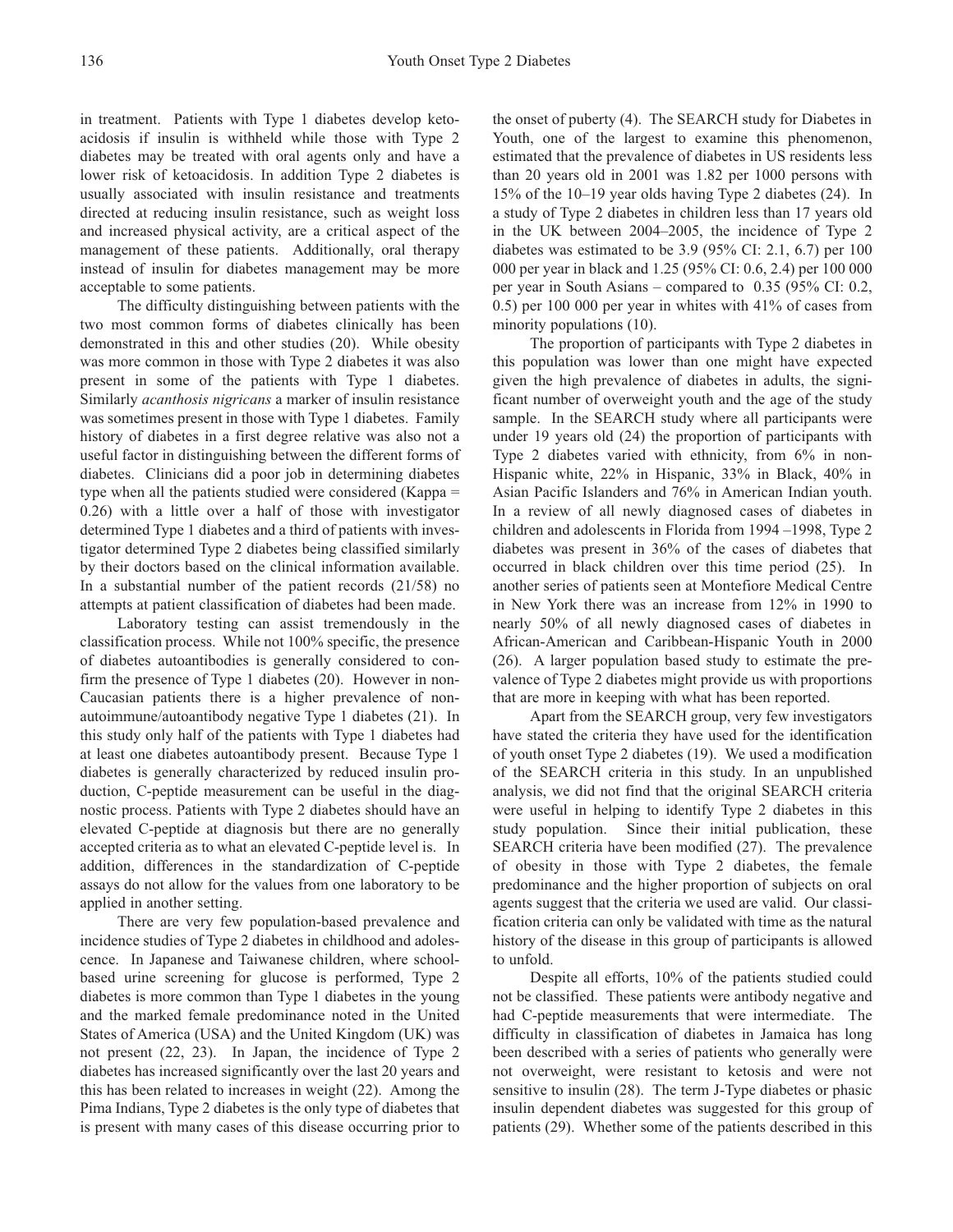report might have had lipoatrophic diabetes (which we found in an unusual high proportion in this study) or might represent this group of patients which we could not classify, is of interest. Untypeable diabetes in black patients of Caribbean origin continues to be a phenomenon of interest (30).

The DIAMOND study has demonstrated a low incidence of Type 1 diabetes in Latin America and the Caribbean compared to Europe (31). No estimates of the incidence of Type 1 diabetes in Jamaica are available. While no cases of diabetes (Types 1 or 2) were detected by history or laboratory testing in an island-wide sample of Jamaican youth 15–24 years old conducted in 2000 (unpublished data), a nationally representative sample of youth 15–19 years old conducted in 2006 found a 2% prevalence of diabetes based on selfreporting and finger-stick glucose testing (32). Given the low prevalence of diabetes in this age-group, estimates of the incidence of the different forms of diabetes can best be determined through the creation of a registry to identify all newly diagnosed cases.

The sample in this study may not be representative of all patients with youth onset diabetes in Jamaica as we recruited patients from tertiary referral hospitals in Kingston who lived within a certain geographic radius of the Tropical Medicine Research Institute. Residents in this region may constitute up to 50% of the island's population. In addition, patients were identified using hospital admissions data during the study period. So, asymptomatic patients, those not ill enough for admission, or who had been admitted to private institutions might not have been identified. From clinical experience, most young persons with newly diagnosed Type 1 diabetes are hospitalized within weeks of diagnosis. We may however have missed some patients with Type 2 diabetes who could have received outpatient treatment. At both hospitals, outpatient clinic visits were not coded and therefore we were not able to use this as a means of identifying eligible patients who may have been initially hospitalized elsewhere or were never hospitalized at diagnosis. However, as one of the main objectives of the study was to evaluate the clinical and laboratory characteristics at diagnosis, hospitalized patients were more likely to have this information available. We also had a very low refusal rate from potential participants for the study, so this would not be a significant contributor to selection bias.

In summary, Type 2 diabetes is present in Jamaicans with youth onset diabetes. Particular attention should be paid to obese young persons with diabetes as these are more likely to be Type 2 and the management approaches should be adjusted accordingly with appropriate safeguards as there are no pathognomonic features to differentiate the two most common types of diabetes.

## **ACKNOWLEDGEMENTS**

We wish to thank the participants, Margaret White,

Donnahae Rhoden-Salmon, Stacey Chin and Dominique Turnquest for their contribution to this study. We also thank the SEARCH committee for making their protocol available. Funding for this project was provided by the Caribbean Health Research Council and The University of the West Indies New Initiative Fund.

## **REFERENCES**

- 1. Aanstoot HJ, Anderson BJ, Daneman D, Danne T, Donaghue K, Kaufman F. The global burden of youth diabetes: perspectives and potential. Paediatr Diabetes 2007; **8 Suppl 8:** 1–44.
- 2. Pinhas-Hamiel O, Zeitler P. The global spread of type 2 diabetes mellitus in children and adolescents. J Paediatr 2005; **146:** 693–700.
- 3. Savage PJ, Bennett PH, Senter RG, Miller M. High prevalence of diabetes in young Pima Indians: evidence of phenotypic variation in a genetically isolated population. Diabetes 1979; **28:** 937–42.
- 4. Dabelea D, Hanson RL, Bennett PH, Roumain J, Knowler WC, Pettitt DJ. Increasing prevalence of Type II diabetes in American Indian children. Diabetologia 1998; **41:** 904–10.
- 5. Drake AJ, Smith A, Betts PR, Crowne EC, Shield JP. Type 2 diabetes in obese white children. Arch Dis Child 2002; **86:** 207–8.
- 6. Fagot-Campagna A. Emergence of type 2 diabetes mellitus in children: epidemiological evidence. J Paediatr Endocrinol Metab 2000; **13 (Suppl 6):** 1395–402.
- 7. Harris SB, Perkins BA, Whalen-Brough E. Non-insulin-dependent diabetes mellitus among First Nations children. New entity among First Nations people of north western Ontario. Can Fam Physician 1996; **42:** 869–76.
- 8. Type 2 diabetes in children and adolescents. American Diabetes Association. Diabetes Care 2000; **23:** 381–9.
- 9. Feltbower RG, McKinney PA, Campbell FM, Stephenson CR, Bodansky HJ. Type 2 and other forms of diabetes in 0-30 year olds: a hospital based study in Leeds, UK. Arch Dis Child 2003; **88:** 676–9.
- 10. Haines L, Wan KC, Lynn R, Barrett TG, Shield JP. Rising incidence of type 2 diabetes in children in the UK Diabetes Care 2007; **30:** 1097–101.
- 11. Wilks R, Rotimi C, Bennett F, McFarlane-Anderson N, Kaufman JS, Anderson SG. Diabetes in the Caribbean: results of a population survey from Spanish Town, Jamaica. Diabet Med 1999; **16:** 875–83.
- 12. Ragoobirsingh D, Lewis-Fuller E, Morrison EY. The Jamaican diabetes survey. A protocol for the Caribbean. Diabetes Care 1995; **18:** 1277–9.
- 13. Jackson M, Samms-Vaughan M, Ashley D. Nutritional status of 11–12 year-old Jamaican children: coexistence of under- and overnutrition in early adolescence. Public Health Nutr 2002; **5:** 281–8.
- 14. Irving RR, Mills JL, Choo-Kang EG, Morrison EY, Kulkarni S, Wright-Pascoe R. The burden of gestational diabetes mellitus in Jamaican women with a family history of autosomal dominant type 2 diabetes. Rev Panam Salud Publica 2008; **23:** 85–91.
- 15. Ogden CL, Kuczmarski RJ, Flegal KM, Mei Z, Guo S, Wei R. Centers for Disease Control and Prevention 2000 growth charts for the United States: improvements to the 1977 National Center for Health Statistics version. Paediatrics 2002; **109:** 45–60.
- 16. Barlow SE, Dietz WH. Obesity evaluation and treatment: Expert Committee recommendations. The Maternal and Child Health Bureau, Health Resources and Services Administration and the Department of Health and Human Services. Paediatrics 1998; **102:** E29.
- 17. Obesity: preventing and managing the global epidemic. Report of a WHO consultation. World Health Organ Tech Rep Ser 2000; **894:** i–253.
- 18. Ataman SL, Cooper R, Rotimi C, McGee D, Osotimehin B, Kadiri S*.* Standardization of blood pressure measurement in an international comparative study. J Clin Epidemiol 1996; **49:** 869–77.
- 19. SEARCH for Diabetes in Youth: a multicenter study of the prevalence, incidence and classification of diabetes mellitus in youth. Control Clin Trials 2004; **25:** 458–71.
- 20. Pinhas-Hamiel O, Zeitler P. Clinical presentation and treatment of type 2 diabetes in children. Paediatr Diabetes 2007; **(Suppl 9):** 16–27.